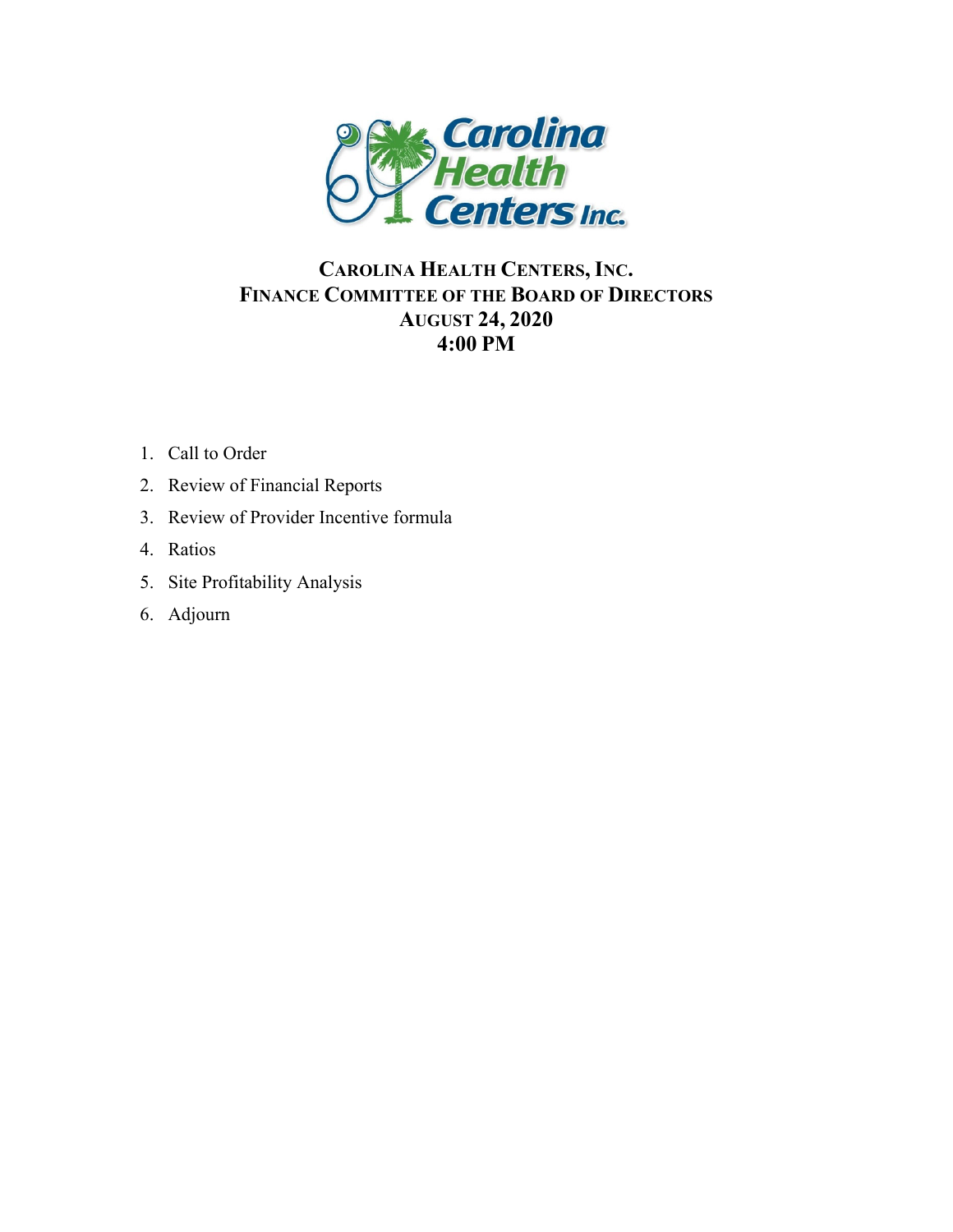#### **CAROLINA HEALTH CENTERS, INC. FINANCE COMMITTEE MEETING MINUTES APRIL 27, 2020**

| <b>Committee Members</b> |         |        | Ex Officio   |         |        |  |
|--------------------------|---------|--------|--------------|---------|--------|--|
| Name:                    | Present | Absent | Name:        | Present | Absent |  |
| Malcom O'Neal, Chair     |         |        | Sue Veer     |         |        |  |
| Nate Andrews             |         |        | Paul Grogan  |         |        |  |
| Mario Luna               |         |        | Greg Bullard |         |        |  |
| Donna Hutchinson         |         |        |              |         |        |  |
|                          |         |        |              |         |        |  |

- 1. The meeting was called to order via Zoom at approximately 4:00
- 2. Paul presented the monthly statistical and financial reports and a copy is attached to the minutes. We had a loss of \$102,757 compared to a budgeted gain of \$ 113,001. The difference was a result of decreased volume related to Covid-19. For the fiscal year-todate, we had a loss of \$176,761 compared to the budgeted loss of \$204,830..
- 3. Ratio Reports Quarterly ratios were reviewed and discussed and all looked acceptable with no significant new trends.
- 4. Revised 990 return. Paul discussed an issue with the presentation of pharmacy income on the 990 return for FY 19 which has already been submitted. The committee agreed that this return should be revised to match the format in previous fiscal years. Paul will send a revised draft out to the board next month.
- 5. 403B Retirement plan. Paul presented a proposal to change the employee match percentage back to fifty cents on the dollar beginning June 1, 2020. This match applies to the first five percent of an employee's income. The committee agreed to present this to the full board for approval.
- 6. The meeting was adjourned at approximately 4:45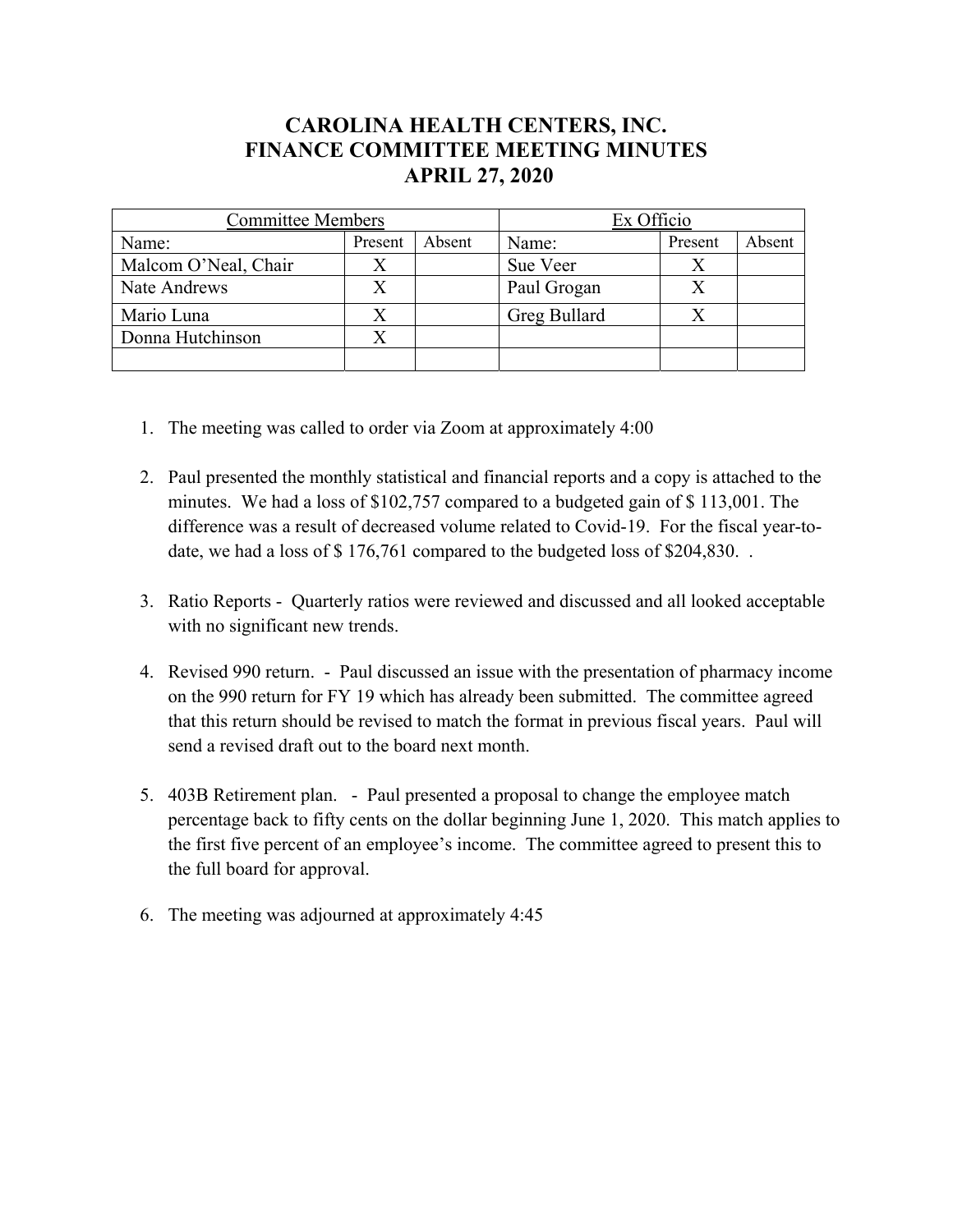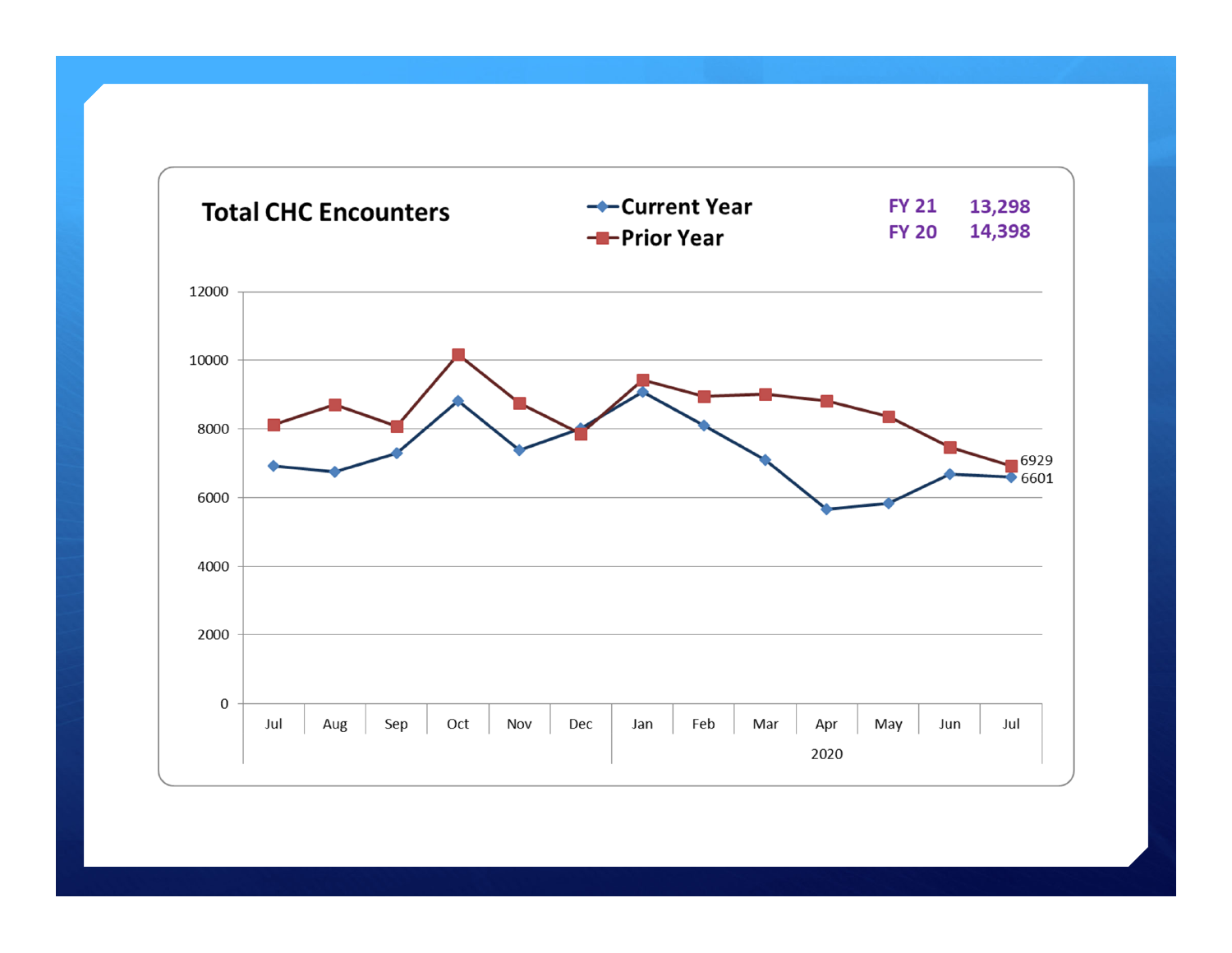#### **Carolina Health Centers Profit and Loss Statement Fiscal Year 2021 Current Month**

|                                          |       | <b>Jul 20</b> |               | <b>Budget</b> |               | \$ Over Budget |
|------------------------------------------|-------|---------------|---------------|---------------|---------------|----------------|
| Income                                   |       |               |               |               |               |                |
| 420000 Grant Revenue                     | \$    | 488,115       | \$            | 847,690       | \$            | (359, 575)     |
| 430000 · Pharmacy Income                 | \$    | 1,502,527     | \$            | 1,259,723     | \$            | 242,804        |
| 430500 · Contract Pharmacy Revenue       | \$    | 201,543       | \$            | 160,000       | \$            | 41,543         |
| 440000 · Patient Care Income             | \$    | 200           |               |               |               |                |
| 440100 · Patient Care Billing System Rev | \$    | 740,459       | \$            | 794,900       | \$            | (54, 441)      |
| 460000 · Other Income                    | \$    | 95,461        | \$            | 68,608        | $\frac{1}{2}$ | 26,853         |
| <b>Total Income</b>                      | \$    | 3,028,305     | \$            | 3,130,921     | \$            | (102, 616)     |
| <b>Expense</b>                           |       |               |               |               |               |                |
| 620000 General Administration            | \$    | 140,620       | \$            | 166,505       | \$            | (25, 885)      |
| $630000 \cdot$ Facility                  | \$    | 124,421       | \$            | 103,361       | \$            | 21,060         |
| 650000 · Information Technology          | \$    | 86,422        | \$            | 60,145        | \$            | 26,277         |
| 670000 · Patient Care Services           | \$    | 175,872       | \$            | 162,157       | \$            | 13,715         |
| 680000 · Pharmacy Retail Expense         | \$    | 767,088       | \$            | 695,246       | \$            | 71,842         |
| 680500 Contract Pharmacy Costs           | \$    | 40,024        | \$            | 48,000        | \$            | (7, 976)       |
| 700000 · Human Resources                 | \$    | 1,491,253     | \$            | 1,499,204     | \$            | (7, 951)       |
| <b>Total Expense</b>                     | $\$\$ | 2,825,700     | $\frac{1}{2}$ | 2,734,618     | \$            | 91,082         |
| <b>Net Income</b>                        | \$    | 202,605       | \$            | 396,303       | \$            | (193, 698)     |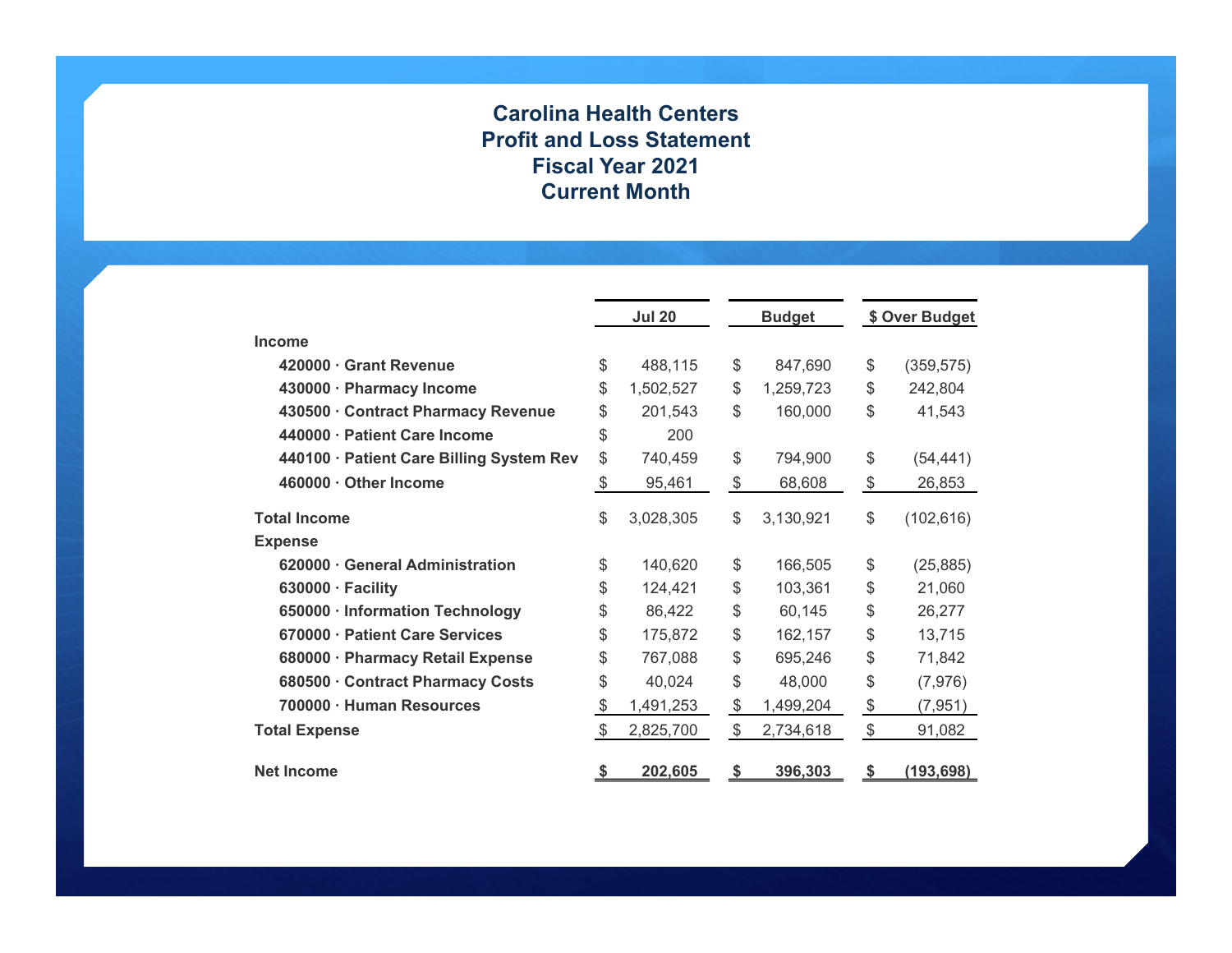#### **Carolina Health Centers Profit and Loss Statement Fiscal Year To Date FY 2021 C**

|                                          |     | <b>Jun - Jul 20</b> | <b>Budget</b>   |               | \$ Over Budget |  |
|------------------------------------------|-----|---------------------|-----------------|---------------|----------------|--|
| <b>Income</b>                            |     |                     |                 |               |                |  |
| 420000 Grant Revenue                     | \$  | 936,648             | \$<br>1,468,902 | \$            | (532, 254)     |  |
| 430000 · Pharmacy Income                 | \$  | 2,832,845           | \$<br>2,509,905 | \$            | 322,940        |  |
| 430500 · Contract Pharmacy Revenue       | \$  | 381,525             | \$<br>320,000   | \$            | 61,525         |  |
| 440000 · Patient Care Income             | \$  | 200                 |                 |               |                |  |
| 440100 · Patient Care Billing System Rev | \$  | 1,508,918           | \$<br>1,489,800 | \$            | 19,118         |  |
| 460000 · Other Income                    | \$  | 153,867             | \$<br>95,980    | $\frac{1}{2}$ | 57,887         |  |
| <b>Total Income</b>                      | \$  | 5,814,003           | \$<br>5,884,587 | \$            | (70, 584)      |  |
| <b>Expense</b>                           |     |                     |                 |               |                |  |
| 620000 General Administration            | \$  | 332,094             | \$<br>324,033   | \$            | 8,061          |  |
| $630000 \cdot$ Facility                  | \$  | 225,717             | \$<br>181,137   | \$            | 44,580         |  |
| 650000 · Information Technology          | \$  | 151,868             | \$<br>118,145   | \$            | 33,723         |  |
| 670000 · Patient Care Services           | \$  | 360,467             | \$<br>319,692   | \$            | 40,775         |  |
| 680000 · Pharmacy Retail Expense         | \$  | 1,539,074           | \$<br>1,405,685 | \$            | 133,389        |  |
| 680500 Contract Pharmacy Costs           | \$  | 81,284              | \$<br>91,000    | \$            | (9,716)        |  |
| 700000 · Human Resources                 | \$  | 3,054,478           | \$<br>3,050,327 | $\frac{1}{2}$ | 4,151          |  |
| <b>Total Expense</b>                     | -\$ | 5,744,982           | \$<br>5,490,019 | $\$\$         | 254,963        |  |
| <b>Net Income</b>                        | \$  | 69,021              | \$<br>394,568   | \$            | (325, 547)     |  |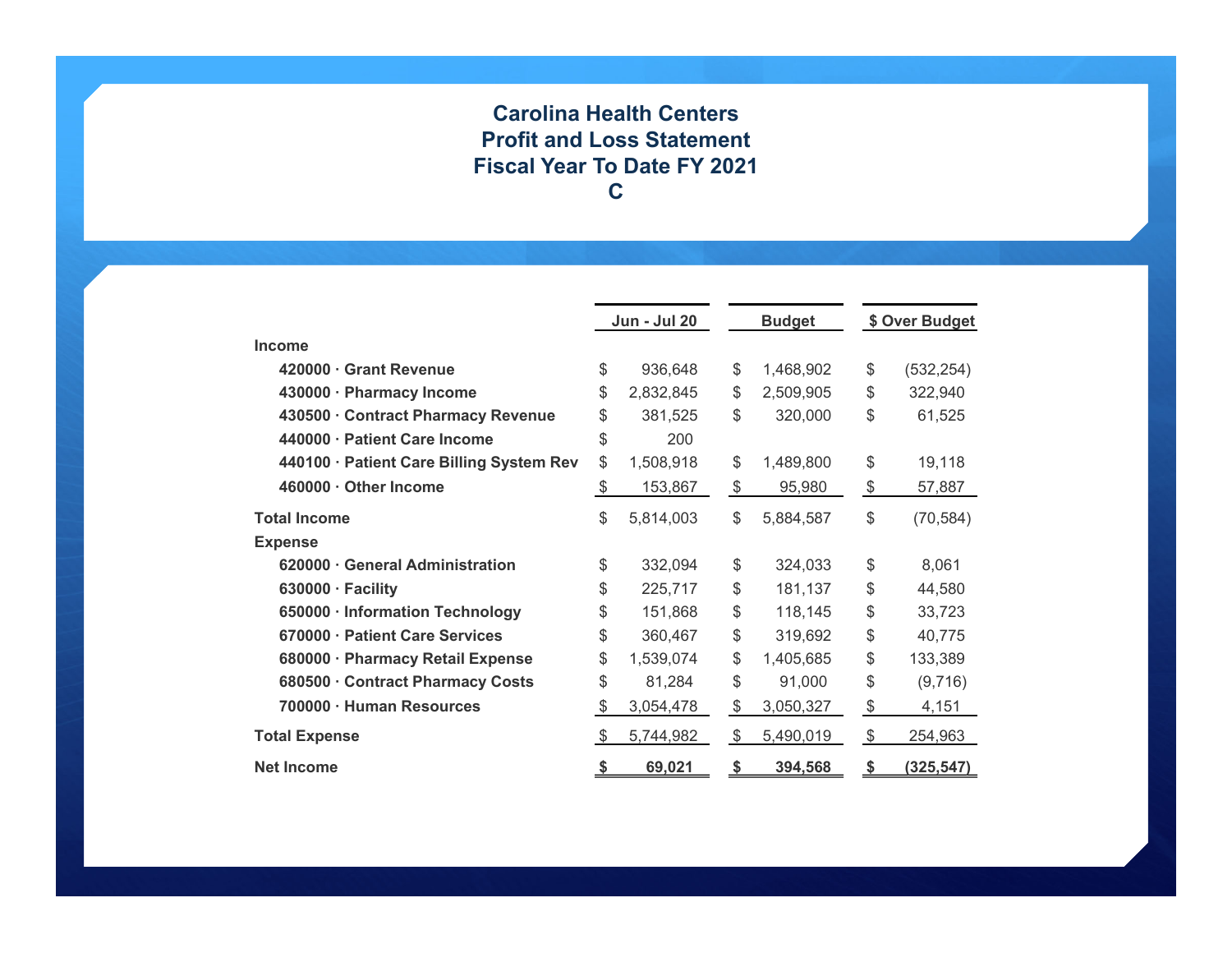#### **Carolina Health Centers Balance Sheet Fiscal Year 2021 Year to Date**

|                                       | <b>July 2020</b>        | <b>July 2019</b> |  |  |  |
|---------------------------------------|-------------------------|------------------|--|--|--|
| <b>ASSETS</b>                         |                         |                  |  |  |  |
| <b>Current Assets</b>                 |                         |                  |  |  |  |
| <b>Checking/Savings</b>               | \$<br>5,575,859         | \$<br>2,090,970  |  |  |  |
| <b>Accounts Receivable</b>            | \$<br>1,308,142         | \$<br>1,555,042  |  |  |  |
| <b>Other Current Assets</b>           | \$<br>871,430           | \$<br>958,468    |  |  |  |
| <b>Total Current Assets</b>           | \$<br>7,755,431         | \$<br>4,604,480  |  |  |  |
| <b>Fixed Assets</b>                   | \$<br>8,214,029         | \$<br>8,730,632  |  |  |  |
| <b>Other Assets</b>                   | \$<br>159,636           | \$<br>98,543     |  |  |  |
| <b>TOTAL ASSETS</b>                   | \$<br><u>16,129,096</u> | \$<br>13,433,655 |  |  |  |
| <b>LIABILITIES &amp; EQUITY</b>       |                         |                  |  |  |  |
| <b>Liabilities</b>                    |                         |                  |  |  |  |
| <b>Current Liabilities</b>            |                         |                  |  |  |  |
| <b>Accounts Payable</b>               | \$<br>339,567           | \$<br>354,363    |  |  |  |
| <b>Credit Cards</b>                   | \$<br>15,660            | \$<br>22,966     |  |  |  |
| <b>Other Current Liabilities</b>      | \$<br>2,458,119         | \$<br>825,232    |  |  |  |
| <b>Total Current Liabilities</b>      | \$<br>2,813,346         | \$<br>1,202,561  |  |  |  |
| <b>Long Term Liabilities</b>          | \$<br>2,653,499         | \$<br>2,923,990  |  |  |  |
| <b>Total Liabilities</b>              | \$<br>5,466,845         | \$<br>4,126,551  |  |  |  |
| <b>Equity</b>                         | \$<br>10,662,250        | \$<br>9,307,103  |  |  |  |
| <b>TOTAL LIABILITIES &amp; EQUITY</b> | \$<br>16,129,095        | \$<br>13,433,654 |  |  |  |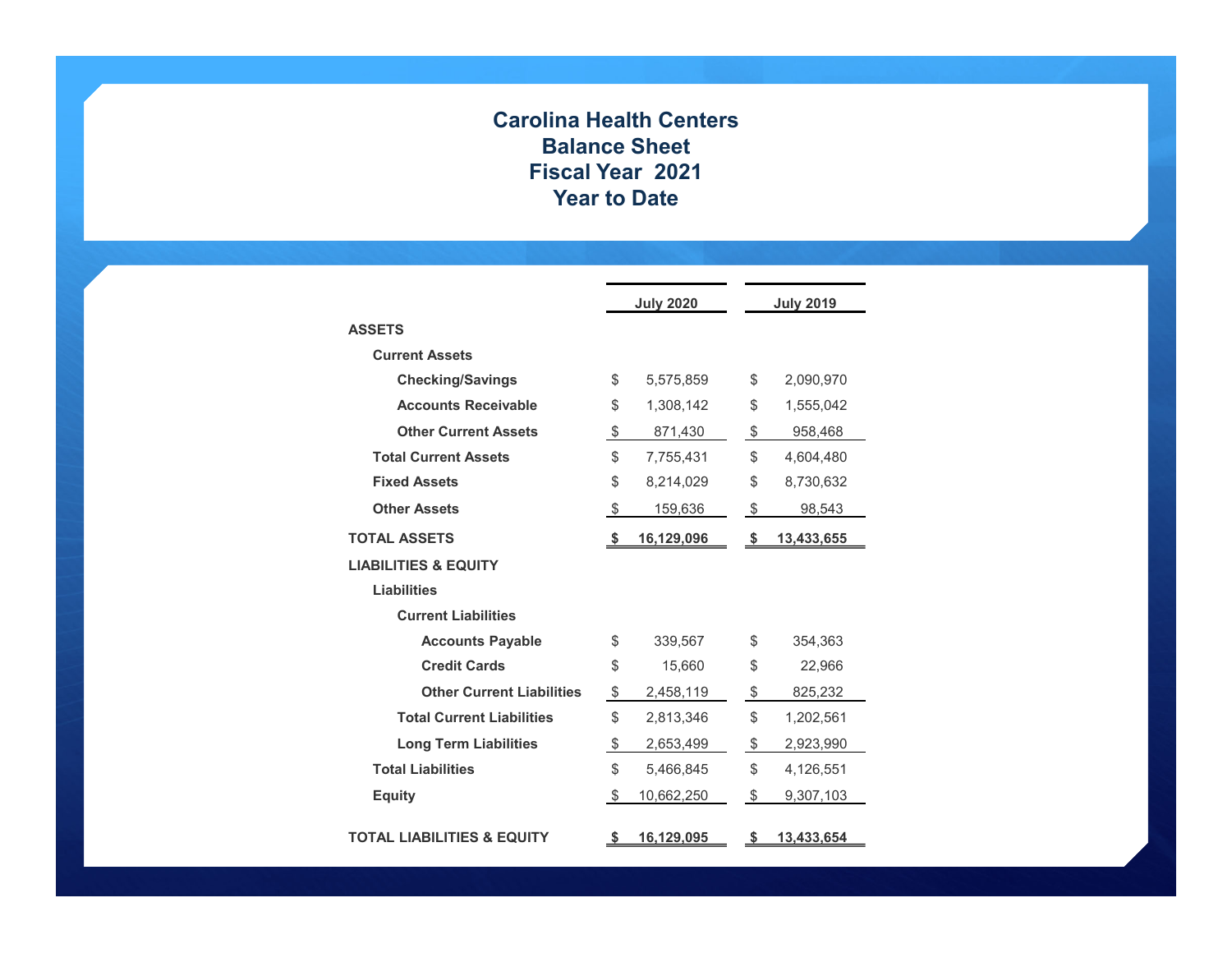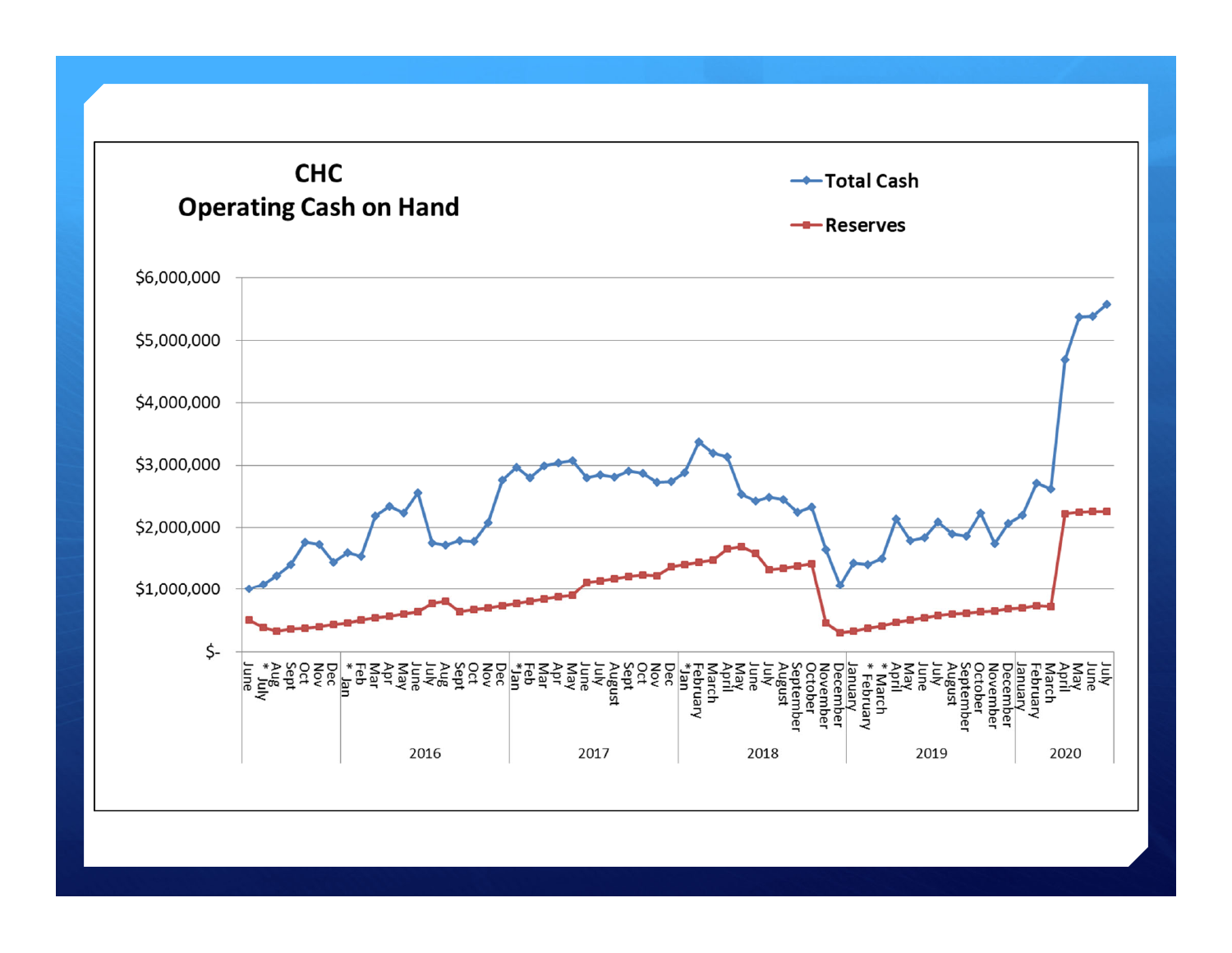# **Example of Quarterly Incentive Calculation**

| <b>Encounters</b>                    | 800         |
|--------------------------------------|-------------|
| <b>RVU 's generated by Provider</b>  | 1040        |
| <b>RVU Dollar Value</b>              | \$31,200    |
| <b>Minus Salary Paid to Provider</b> | \$ (25,000) |
| <b>Net RVU Value</b>                 | \$<br>6,200 |
| <b>Visit Productivity Screen</b>     | 90%         |
| <b>Visit Adjusted Value</b>          | \$<br>5,580 |
| <b>Tenure Screen</b>                 | 65%         |
| <b>Tenure Adusted Value</b>          | \$<br>3,627 |
| <b>Charts Up To Date</b>             | <b>Yes</b>  |
| <b>Quarterly Payout</b>              | \$<br>3,627 |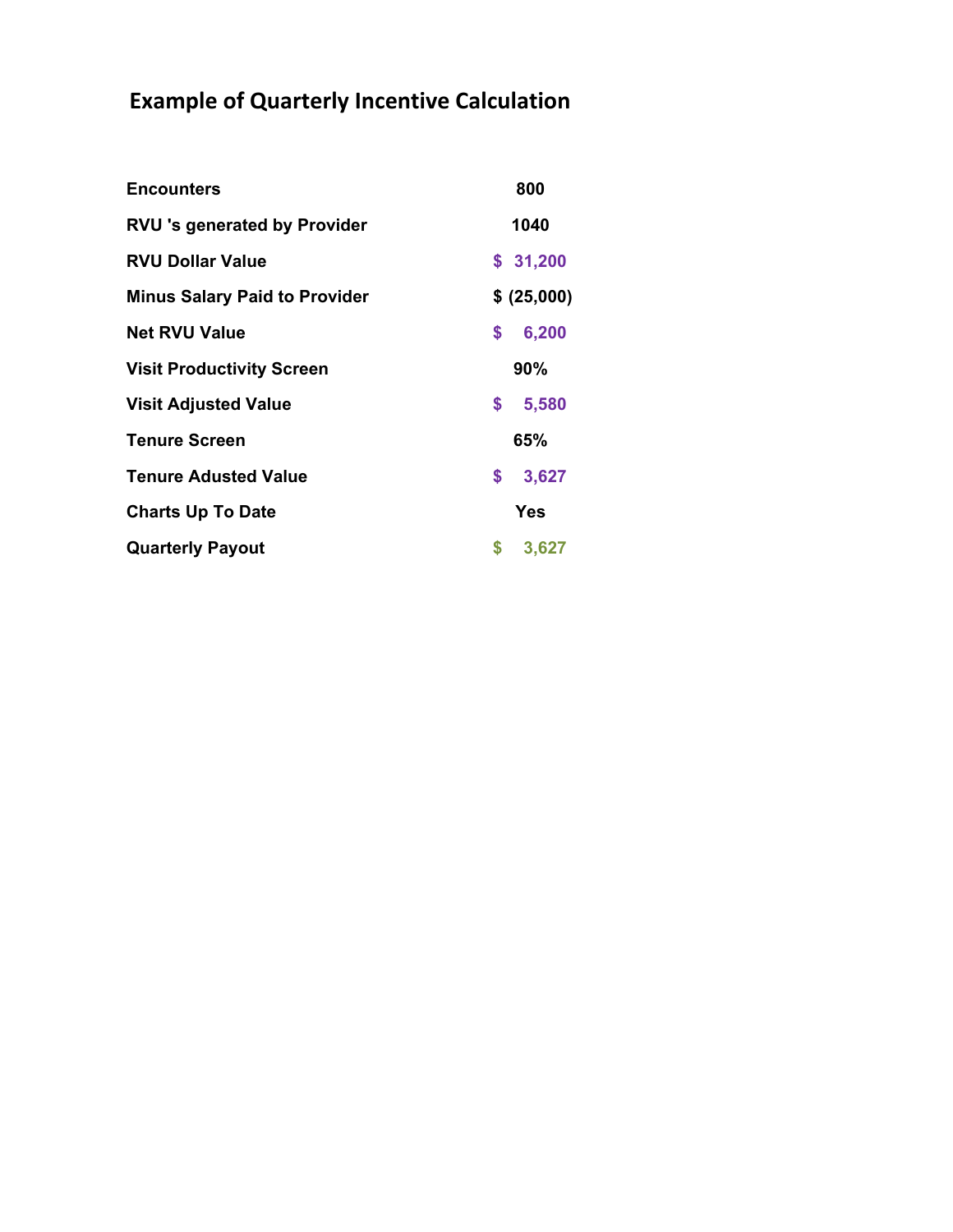

### **Current Ratio By Quarter**

**Days of Operating Cash on Hand**

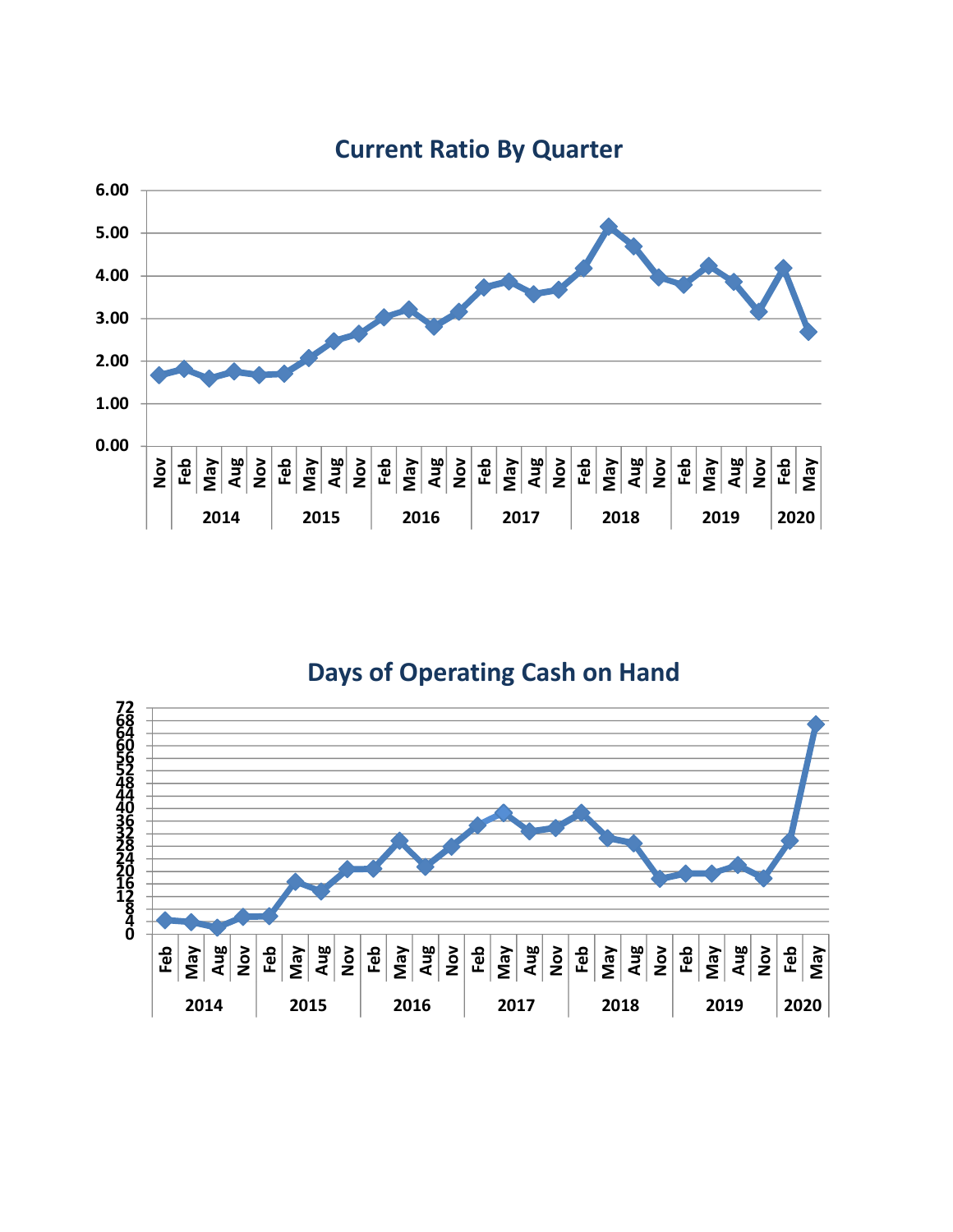



**Days in Accounts Payable**